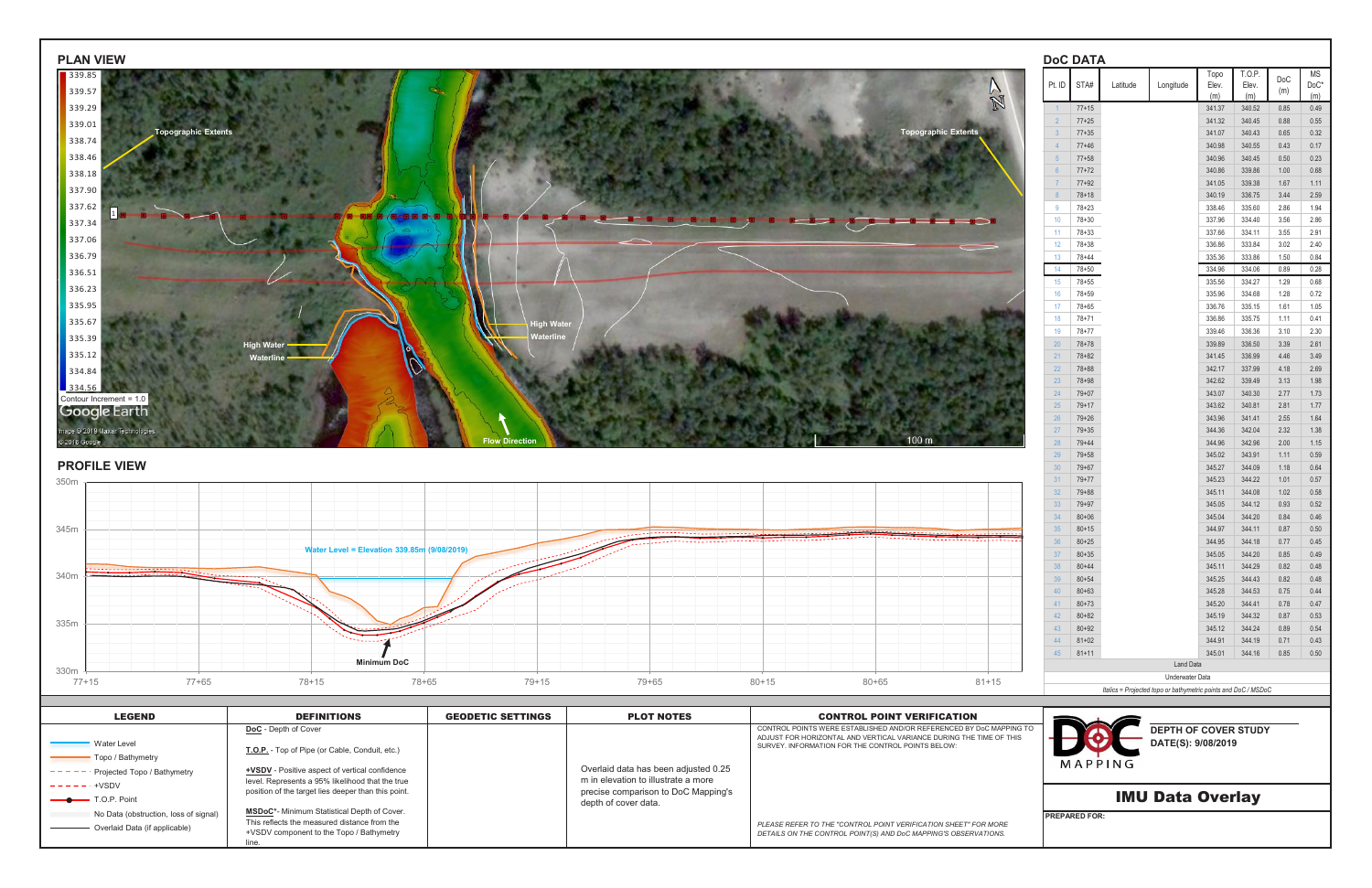| <b>PLAN VIEW</b>                            | <b>DoC DATA</b>                                  |                                                |              |                            |
|---------------------------------------------|--------------------------------------------------|------------------------------------------------|--------------|----------------------------|
| 339.85<br>339.57                            | Pt. ID STA#<br>Longitude<br>Latitude<br>W        | T.O.P.<br>Topo<br>Elev.<br>Elev.<br>(m)<br>(m) | DoC<br>(m)   | <b>MS</b><br>$DoC*$<br>(m) |
| 339.29                                      | N<br>$1 \t 77+07$                                | 341.71<br>340.87                               | 0.85         | 0.70                       |
| 339.01                                      | $77+22$<br>$2^{\circ}$                           | 341.69<br>340.63                               | 1.07         | 0.94                       |
| Topographic Extents<br>338.74               | <b>Topographic Extents</b><br>$77 + 39$<br>$3 -$ | 341.47<br>340.39                               | 1.08         | 0.96                       |
|                                             | $77 + 56$<br>4                                   | 341.23<br>340.39                               | 0.84         | 0.67                       |
| 338.46                                      | $77+77$<br>5 <sub>1</sub>                        | 341.18<br>340.25                               | 0.93         | 0.76                       |
| 338.18                                      | $77 + 83$<br>6 <sup>6</sup>                      | 340.05<br>341.06                               | 1.01         | 0.92                       |
| 337.90                                      | $77 + 94$<br>$7^{\circ}$                         | 340.67<br>339.04                               | 1.63         | 1.43                       |
| 337.62                                      | $78 + 04$<br>8<br>$78 + 10$<br>9                 | 340.43<br>337.46<br>340.25<br>336.54           | 2.97<br>3.71 | 2.47<br>3.07               |
|                                             | 10<br>$78 + 12$                                  | 339.86<br>336.20                               | 3.66         | 3.05                       |
| 337.34                                      | $78 + 18$<br>11                                  | 339.26<br>335.53                               | 3.73         | 3.21                       |
| 337.06<br>$\Box$                            | $78 + 24$<br>12 <sup>°</sup><br>$-$              | 335.25<br>337.26                               | 2.01         | 1.58                       |
| 336.79                                      | 13<br>78+30                                      | 337.06<br>334.98                               | 2.08         | 1.78                       |
| 336.51                                      | 78+36<br>14                                      | 334.66<br>334.89                               | $-0.23$      | $-0.50$                    |
|                                             | $15-15$<br>78+42                                 | 334.56<br>334.74                               | $-0.18$      | $-0.43$                    |
| 336.23                                      | 78+47<br>16                                      | 334.72<br>335.76                               | 1.04         | 0.80                       |
| 335.95                                      | $78 + 54$<br>17 <sup>2</sup>                     | 336.06<br>334.84                               | 1.22         | 1.03                       |
| 335.67<br><b>High Water</b>                 | 18<br>78+59                                      | 336.16<br>335.08                               | 1.08         | 0.94                       |
| Waterline<br>335.39                         | 19<br>78+64                                      | 337.86<br>335.28                               | 2.57         | 2.31                       |
| <b>High Water</b>                           | 20<br>$78 + 69$                                  | 339.88<br>335.57                               | 4.31         | 3.84                       |
| 335.12<br>Waterline -                       | 21<br>$78 + 76$                                  | 341.21<br>336.32                               | 4.89         | 4.01                       |
| 334.84                                      | 22<br>$78 + 86$                                  | 342.34<br>338.24                               | 4.10         | 3.14                       |
| 334.56                                      | 23<br>$78 + 98$                                  | 343.07<br>340.38                               | 2.69         | 2.20                       |
| Contour Increment = 1.0                     | 24<br>$79 + 08$                                  | 343.71<br>342.03                               | 1.68         | 1.49                       |
| Google Earth                                | $79 + 18$<br>25                                  | 342.77<br>344.23<br>344.77<br>343.39           | 1.46<br>1.38 | 1.31                       |
| mage @ 2019 Maxar Technologies              | 26<br>79+29<br>27<br>$79 + 40$                   | 344.94<br>343.82                               | 1.12         | 1.24<br>1.01               |
| @ 2018 Google<br><b>Flow Directior</b>      | 100 <sub>m</sub><br>28<br>$79 + 51$              | 343.84<br>345.15                               | 1.30         | 1.17                       |
|                                             | 29<br>$79 + 61$                                  | 345.19<br>343.89                               | 1.29         | 1.17                       |
| <b>PROFILE VIEW</b>                         | 30 <sup>7</sup><br>$79 + 72$                     | 345.27<br>344.01                               | 1.26         | 1.13                       |
| 350m                                        | 31<br>$79 + 82$                                  | 345.35<br>344.07                               | 1.28         | 1.15                       |
|                                             | 32 <sup>2</sup><br>$79 + 92$                     | 345.26<br>344.12                               | 1.14         | 1.04                       |
|                                             | 33 <sup>2</sup><br>$80 + 03$                     | 345.18<br>344.14                               | 1.04         | 0.95                       |
|                                             | 34<br>$80 + 12$                                  | 345.26<br>344.11                               | 1.15         | 1.04                       |
| 345m                                        | 35 <sup>5</sup><br>$80 + 22$                     | 345.19<br>344.09                               | 1.10         | 1.00                       |
|                                             | 36<br>$80 + 32$                                  | 345.21<br>344.04                               | 1.17         | 1.07                       |
| Water Level = Elevation 339.85m (9/08/2019) | $80 + 42$<br>37 <sup>2</sup>                     | 343.95<br>345.12                               |              | $1.18$ 1.07                |
|                                             | 38<br>$80 + 51$                                  | 343.97<br>345.21                               |              | $1.24$ $1.12$              |
| 340m<br><b>Exposure Distance</b>            | 39<br>$80 + 62$                                  | 343.98<br>345.21                               |              | $1.23$ 1.11                |
| Approx. 9 m                                 | 40<br>$80 + 73$                                  | 343.95<br>345.04                               |              | $1.09$ 0.99                |
| $\ddot{\bullet}$ $\ddot{\bullet}$           | 41<br>$80 + 82$                                  | 343.92<br>344.96                               | 1.04         | 0.96                       |
| 335m                                        | 42<br>$80 + 92$                                  | 344.93<br>343.87                               | 1.06         | 0.97<br>$1.04$ 0.95        |
|                                             | 43<br>$81 + 02$<br>44 81+12                      | 344.85<br>343.81<br>345.22<br>343.67           |              | 1.56 1.37                  |
|                                             |                                                  |                                                |              |                            |





| <b>LEGEND</b>                         | <b>DEFINITIONS</b>                                                                                      | <b>GEODETIC SETTINGS</b> | <b>PLOT NOTES</b>                                                          | <b>CONTROL POINT VERIFICATION</b>                                                                                                          |                            |
|---------------------------------------|---------------------------------------------------------------------------------------------------------|--------------------------|----------------------------------------------------------------------------|--------------------------------------------------------------------------------------------------------------------------------------------|----------------------------|
|                                       | <b>DoC</b> - Depth of Cover                                                                             |                          |                                                                            | CONTROL POINTS WERE ESTABLISHED AND/OR REFERENCED BY DoC MAPPING TO<br>ADJUST FOR HORIZONTAL AND VERTICAL VARIANCE DURING THE TIME OF THIS | <b>DEPTH OF COVER STUD</b> |
| <b>Water Level</b>                    | T.O.P. - Top of Pipe (or Cable, Conduit, etc.)                                                          |                          |                                                                            | SURVEY. INFORMATION FOR THE CONTROL POINTS BELOW:                                                                                          | DATE(S): 9/08/2019         |
| Topo / Bathymetry                     |                                                                                                         |                          |                                                                            |                                                                                                                                            | MAPPING                    |
| Projected Topo / Bathymetry           | <b>+VSDV</b> - Positive aspect of vertical confidence                                                   |                          | Overlaid data has been adjusted 0.35                                       |                                                                                                                                            |                            |
| $- - - - - - +$ VSDV                  | level. Represents a 95% likelihood that the true<br>position of the target lies deeper than this point. |                          | m in elevation to illustrate a more<br>precise comparison to DoC Mapping's |                                                                                                                                            |                            |
| $\longrightarrow$ T.O.P. Point        |                                                                                                         |                          | depth of cover data.                                                       |                                                                                                                                            | <b>IMU Data Overlay</b>    |
| No Data (obstruction, loss of signal) | <b>MSDoC*-</b> Minimum Statistical Depth of Cover.                                                      |                          |                                                                            |                                                                                                                                            | <b>IPREPARED FOR:</b>      |
| Overlaid Data (if applicable)         | This reflects the measured distance from the<br>+VSDV component to the Topo / Bathymetry                |                          |                                                                            | PLEASE REFER TO THE "CONTROL POINT VERIFICATION SHEET" FOR MORE<br>DETAILS ON THE CONTROL POINT(S) AND DoC MAPPING'S OBSERVATIONS.         |                            |
|                                       |                                                                                                         |                          |                                                                            |                                                                                                                                            |                            |

**DEPTH OF COVER STUDY DATE(S): 9/08/2019**

*Italics = Projected topo or bathymetric points and DoC / MSDoC* Underwater Data

### **PROFILE VIEW**

| 33 | $80 + 03$ |
|----|-----------|
| 34 | $80 + 12$ |
| 35 | $80 + 22$ |
| 36 | $80 + 32$ |
| 37 | $80 + 42$ |
| 38 | $80 + 51$ |
| 39 | $80 + 62$ |
| 40 | $80 + 73$ |
| 41 | $80 + 82$ |
| 42 | $80 + 92$ |
| 43 | $81 + 02$ |
| 44 | $81 + 12$ |
| 45 | $81 + 24$ |
|    |           |